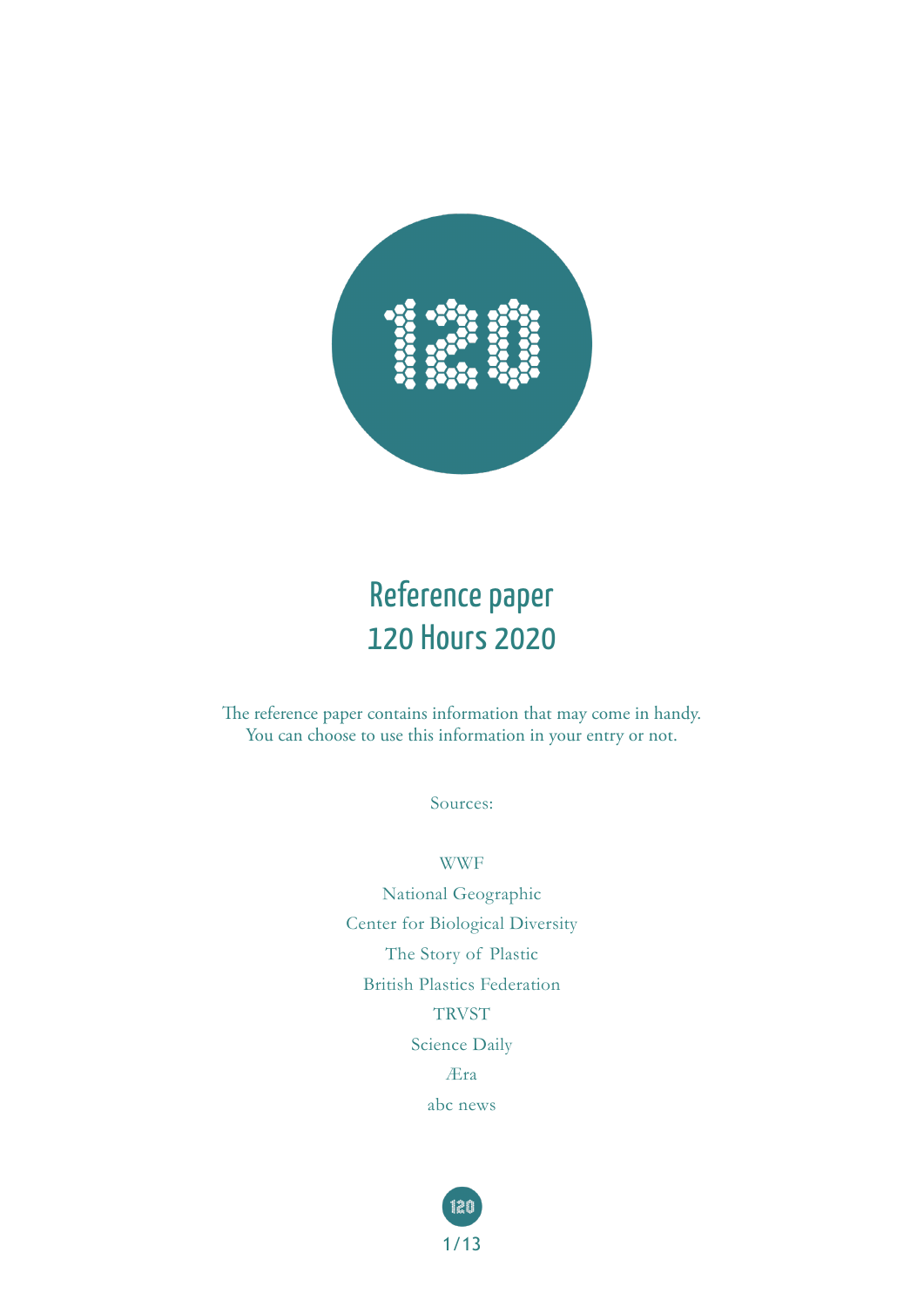

#### INDEX

The Water Cycle What Is Plastic? When Does Plastic Become Pollution? Our Plastic Behaviour The Great Ocean Garbage Patches Microplastics Microplastics In The Food Chain How Does Plastic Harm The Ocean?

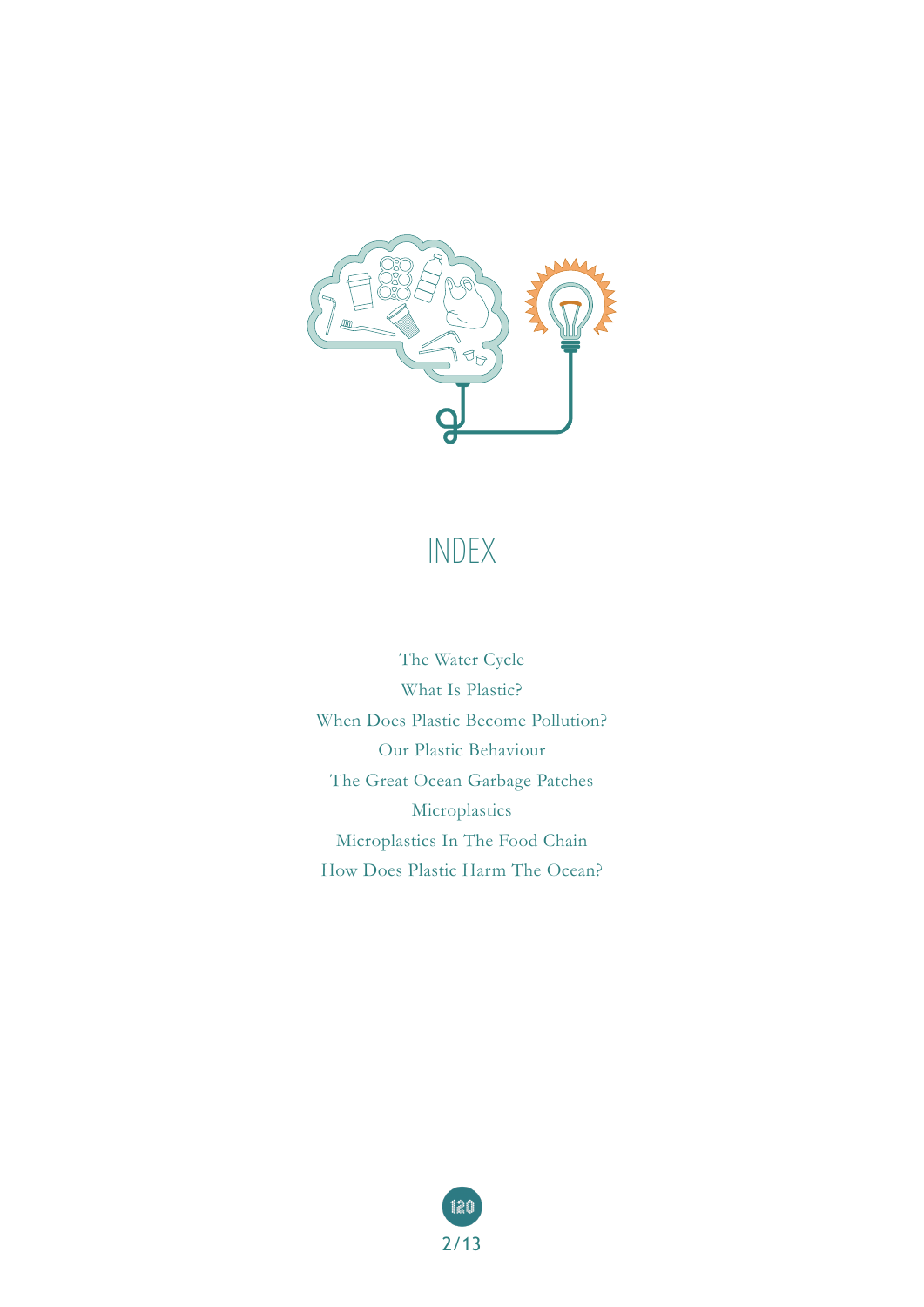

#### In the first decade of this century, we made more plastic than all the plastic in history up to the year 2000.

Every year, billions of pounds of more plastic end up in the ocean.

Studies estimate that there are now up to 51 trillion pieces of plastic in the ocean — from pole to pole, from the surface to the sea floor.

Not one square mile of ocean surface anywhere on earth is free of plastic pollution.











450 years 500 years 450 years 500 years 500 years

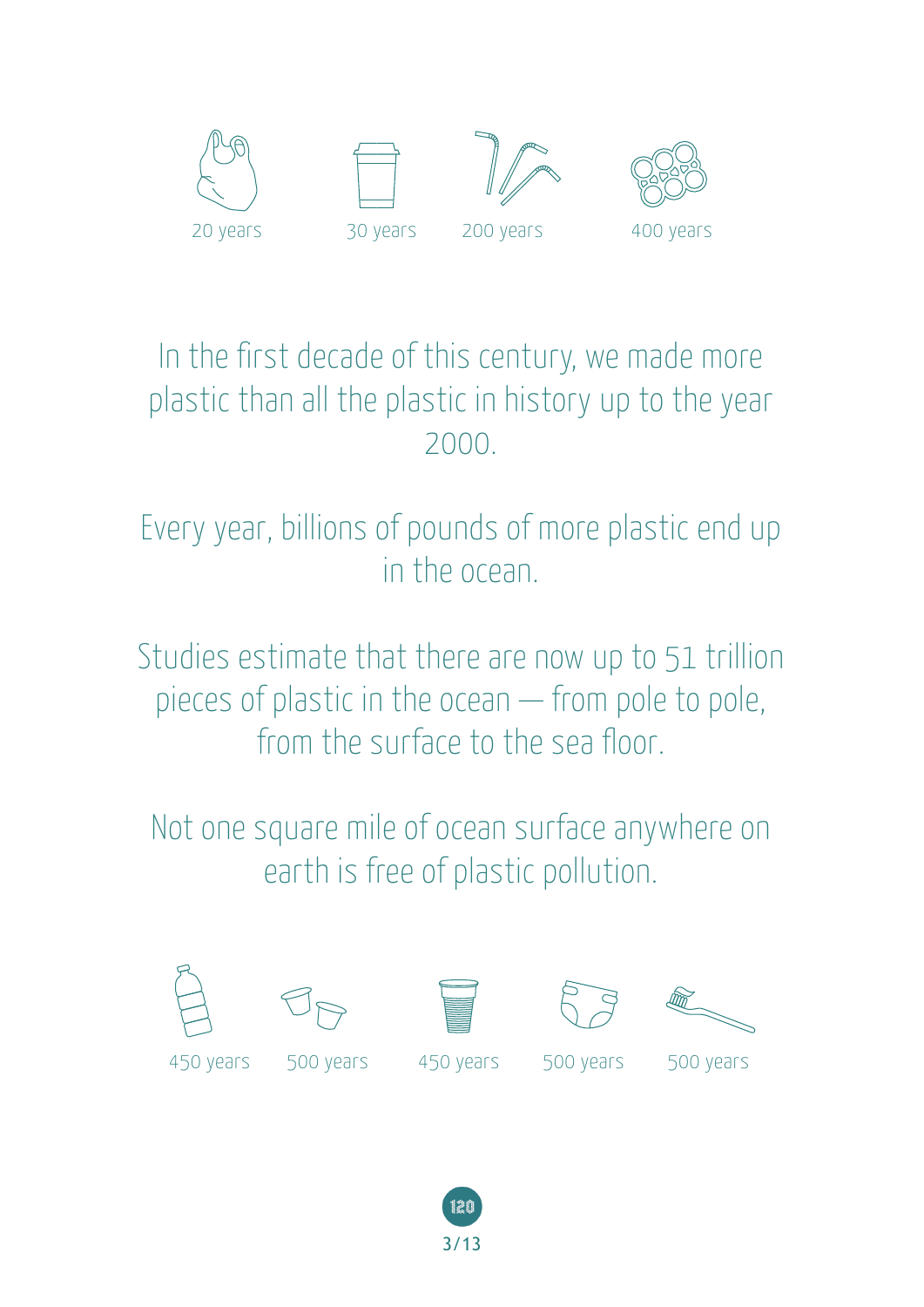# The Water Cycle



For ocean you are and to ocean you will return

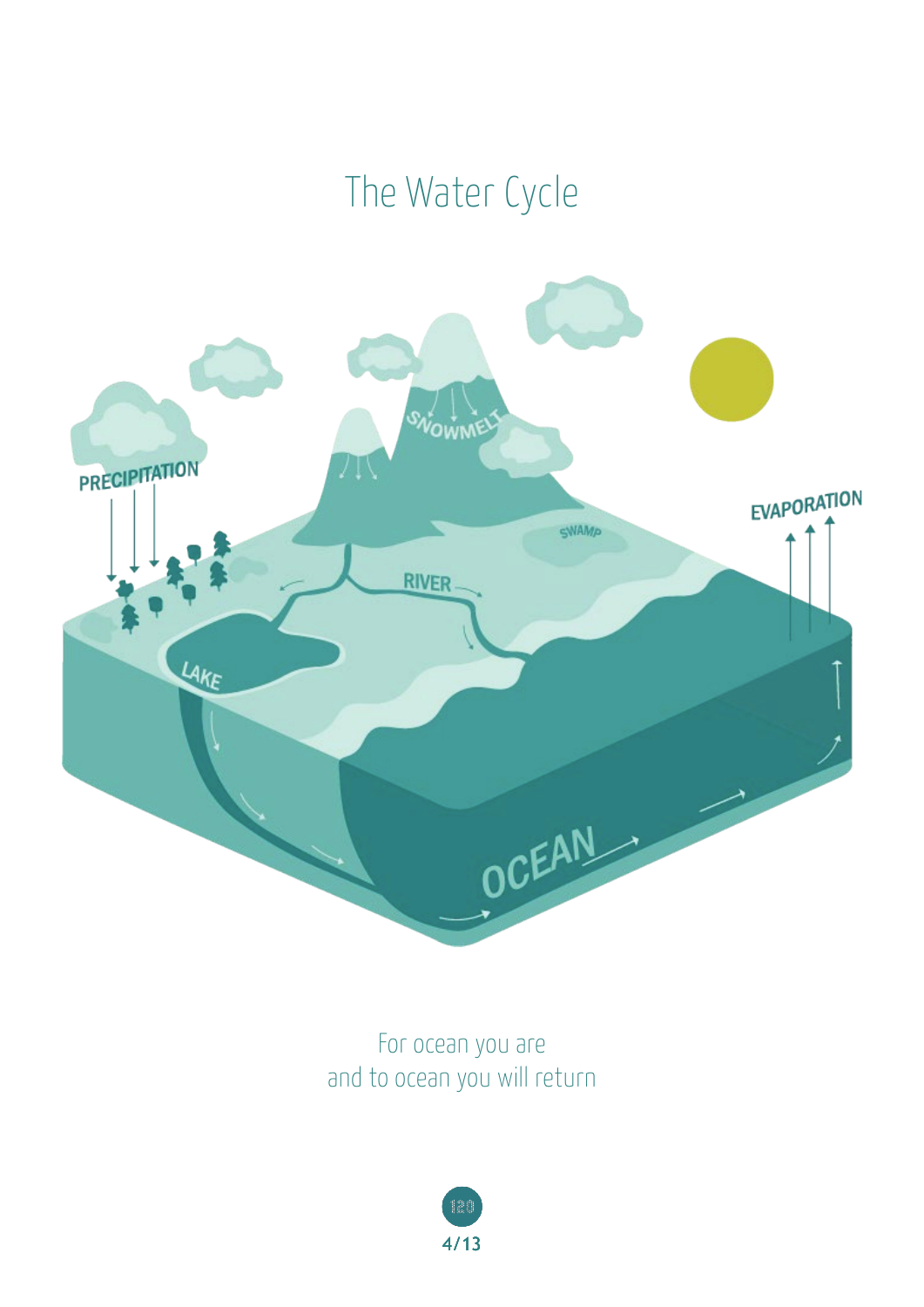

# The Water Cycle

The water cycle is the circulation of water between the ocean, the atmosphere and the surface of the earth, such as lakes, rivers and swamps. The cycle is continuous and has no starting point. Every drop of water that exists on land, will at one point in time end up in the ocean - in 10 days, or in 10 millenniums.

Water is in constant motion and alternates between ice, liquid and vapour. The sun, which drives the water cycle, heats water in the ocean. Some of it evaporates as vapour into the air. The vapour eventually condenses and comes down as precipitation (rain, snow, hail).

The water can be contained for a long period of time in glaciers, snow, lakes, and as ground water. This time period can last thousands of years. The melt water from glaciers and snow will either become a part of the earth's groundwater or go directly into the rivers, lakes and ponds. Either way, it eventually reenters the ocean.

Plastic waste becomes a part of the water cycle. In the end it doesn't matter if the plastic is broken up in the forest or in water, if it is burned or eaten. The moment a piece of plastic is able to travel with the winds and water it will most likely end up in our ocean. The cycle of water sees to that.

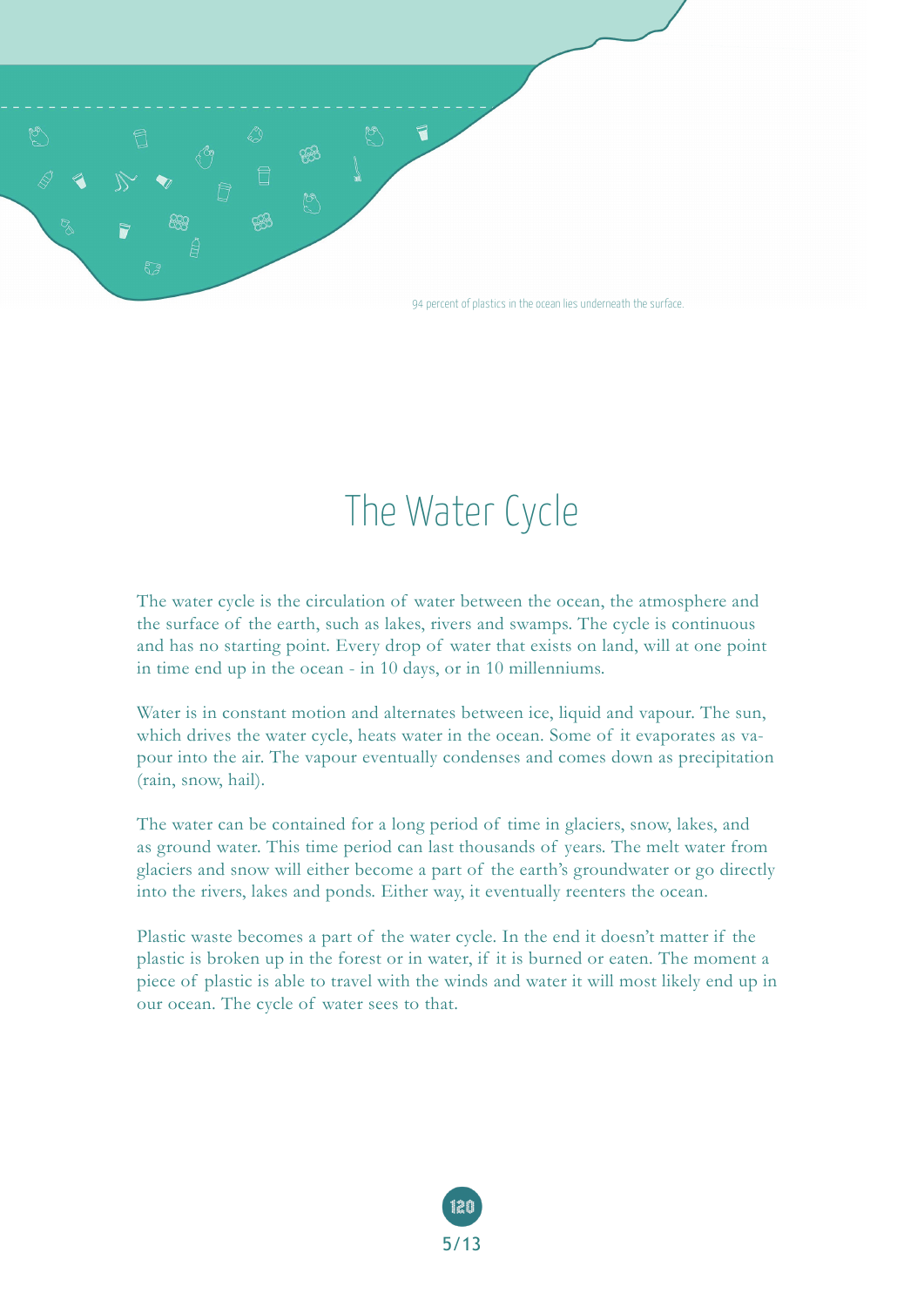

Plastic is a wonderful material, if you look at it from a design perspective. It is versatile, lightweight, flexible, moisture resistant, strong, and relatively inexpensive. Plastic can be all the colours of the rainbow, and is one of few materials that can be transparent. It is incredibly durable and it can do almost anything.

Plastic can either be *synthetic* or *biobased*. Synthetic plastics are derived from crude oil, natural gas, or coal, whilst biobased plastics come from renewable products such as carbohydrates, starch, vegetable fats and oils, bacteria, and other biological substances.

When we consider the way in which we use plastic, it is clear to see that it has many characteristics. It is a material that we can find in an almost endless number of applications. Despite this, we can put the different types of plastic into two groups known as *thermoplastics* and *thermosets*.

Most of the plastics we know are thermoplastic. Several things in our everyday life are made of thermoplastics, such as food packaging, LEGO, and drinking bottles. Once it has been made, we can heat it and reform it as many times as we wish. Its ability to be reformed is crucial in the life cycle of plastic as it helps the recycling process and enables us to reduce the amount of plastic that we manufacture.

The other main type of plastic, thermosets, cannot be reheated. Therefore, thermosets cannot be reused and is almost impossible to recycle.

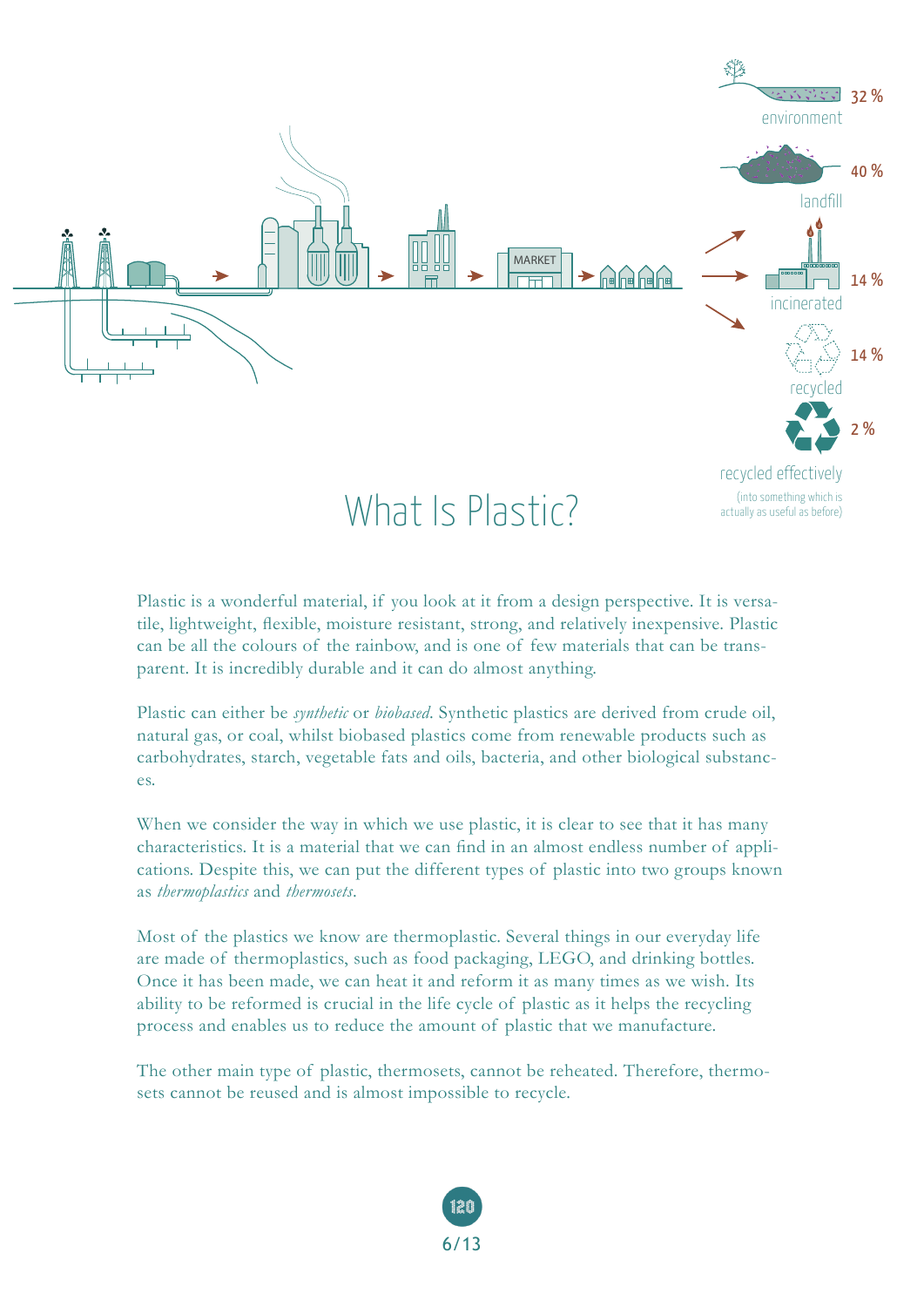

## When Does Plastic Become Pollution?

Plastic waste, or plastic pollution, is the accumulation of plastic objects in the Earth's environment that *adversely* affects wildlife, habitats, and humans. Basically any plastic object can end up as plastic waste.

There is a moment in the life of a plastic object when it is transformed from being a functional object, to being pollution. What is that moment?

There are different perceptions of when this moment happens. It might happen today, it might happen in five hundred years. Some will say that when the object has fulfilled its function, or lost its function, it becomes garbage. An example of this can be your shampoo bottle. Once the bottle is empty, it becomes garbage.

The consumers are often blamed for littering, but most people claim they don't litter. How does trash still end up in the wrong places daily?

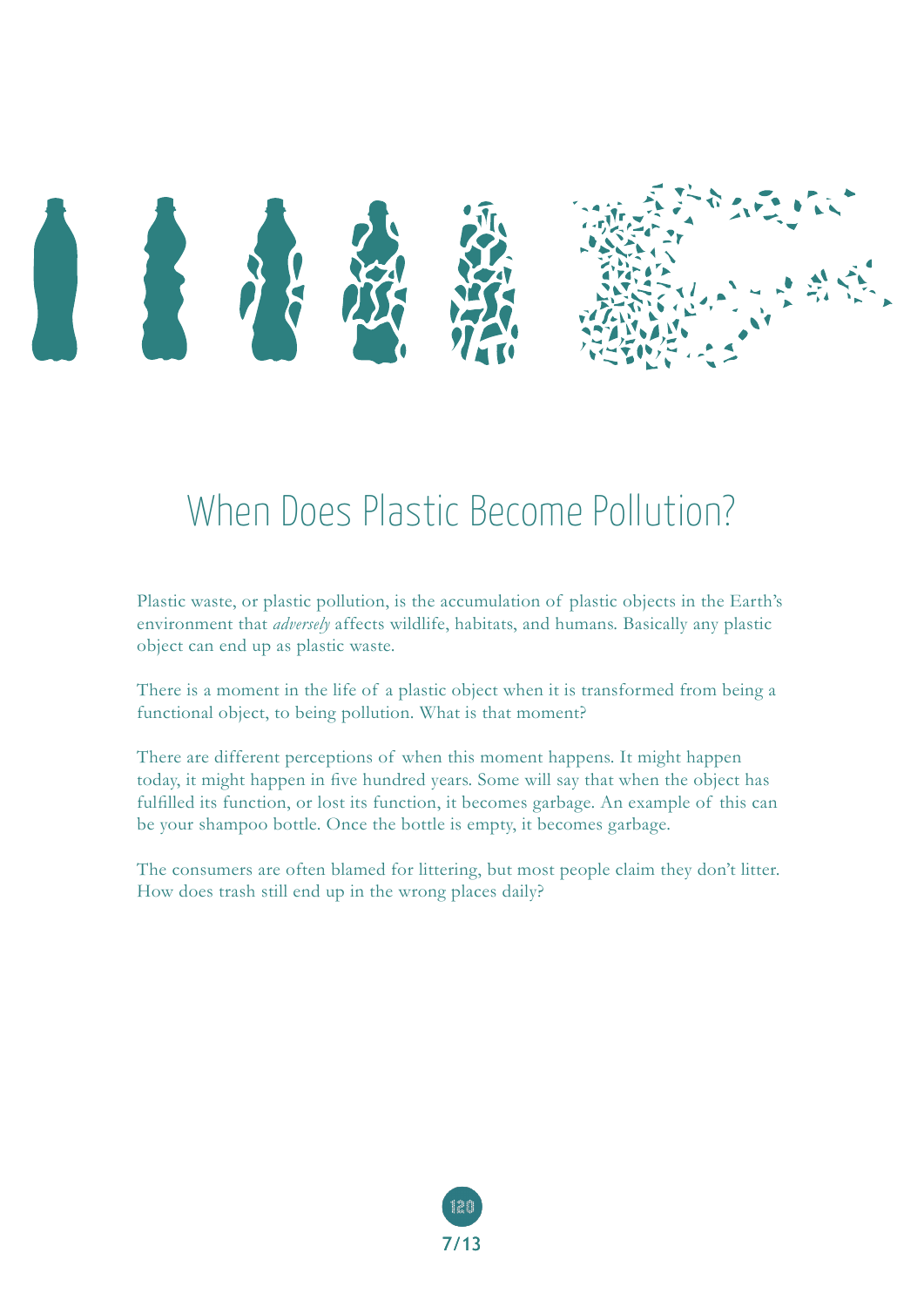

### Our Plastic Behaviour

We throw trash in full trash cans. We throw trash in the wrong kind of trash can, making them even fuller. We miss the trash can. We sort out the things that have value, and place them visibly so someone who has lost it or wants it takes it with them. We forget our coffee cups at the bus stop. And the things that are small enough, we leave behind because they 'don't matter'.

And when the system doesn't answer people's needs, the people find their own solutions. We place things that are too big for our pockets in visible places so someone cleans it up. We make our own trash cans. We make our own ashtrays, because we don't want to set the trash cans on fire. We make our own recycling stations on the streets.

Most people don't litter on purpose, but we do things that lead to littering. People don't really know how littering happens and what trash is. They're not conscious about the fact that they are littering. In urban contexts, when people do litter consciously, we do it knowing that someone will come clean up. And people see the large pieces of garbage disappearing, whilst we don't notice the small pieces.

It is too easy to blame the consumers when the system is inconsiderate of our habits and needs. Littering happens in the interaction between people, the system, and the surroundings.

Nobody manages to clean up all there is of trash. They prioritize that which is most visible. The small pieces of garbage are left behind, and this is the trash that most often ends up in the ocean.

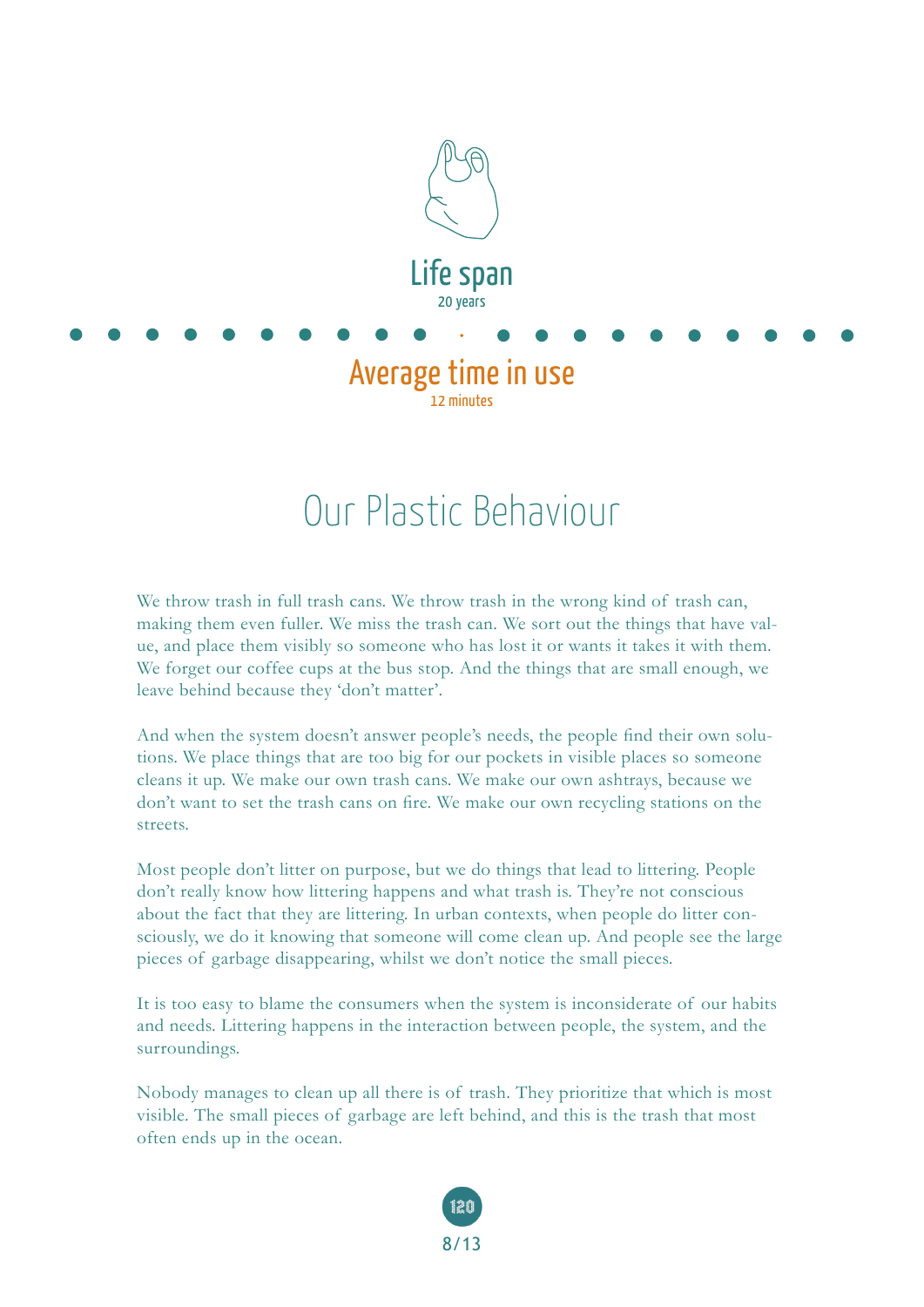

### The Great Ocean Garbage Patches

Unfortunately, plastic is so durable that the EPA reports "every bit of plastic ever made still exists." All five of the Earth's major ocean gyres are inundated with plastic pollution. The largest one has been dubbed the Great Pacific Garbage Patch.

The Great Pacific Garbage Patch is a collection of marine debris in the North Pacific Ocean, spanning waters from the west coast of North America to Japan.

About 54 percent of the debris in the Great Pacific Garbage Patch comes from land-based activities in North America and Asia. The remaining 20 percent of debris in the Great Pacific Garbage Patch comes from boaters, offshore oil rigs, and large cargo ships that dump or lose debris directly into the water. The majority of this debris—about 705 000 tons—is fishing nets. More unusual items, such as computer monitors and LEGOs, come from dropped shipping containers.

For many people, the idea of a 'garbage patch' conjures up images of an island of trash floating on the surface of the ocean. In reality, these patches are almost entirely made up of tiny bits of plastic, called microplastics. Microplastics can't always be seen by the naked eye. Even satellite imagery won't show a giant patch of garbage. The microplastics of the Great Pacific Garbage Patch can simply make the water look like a cloudy soup. This soup is intermixed with larger items, such as fishing gear and shoes.

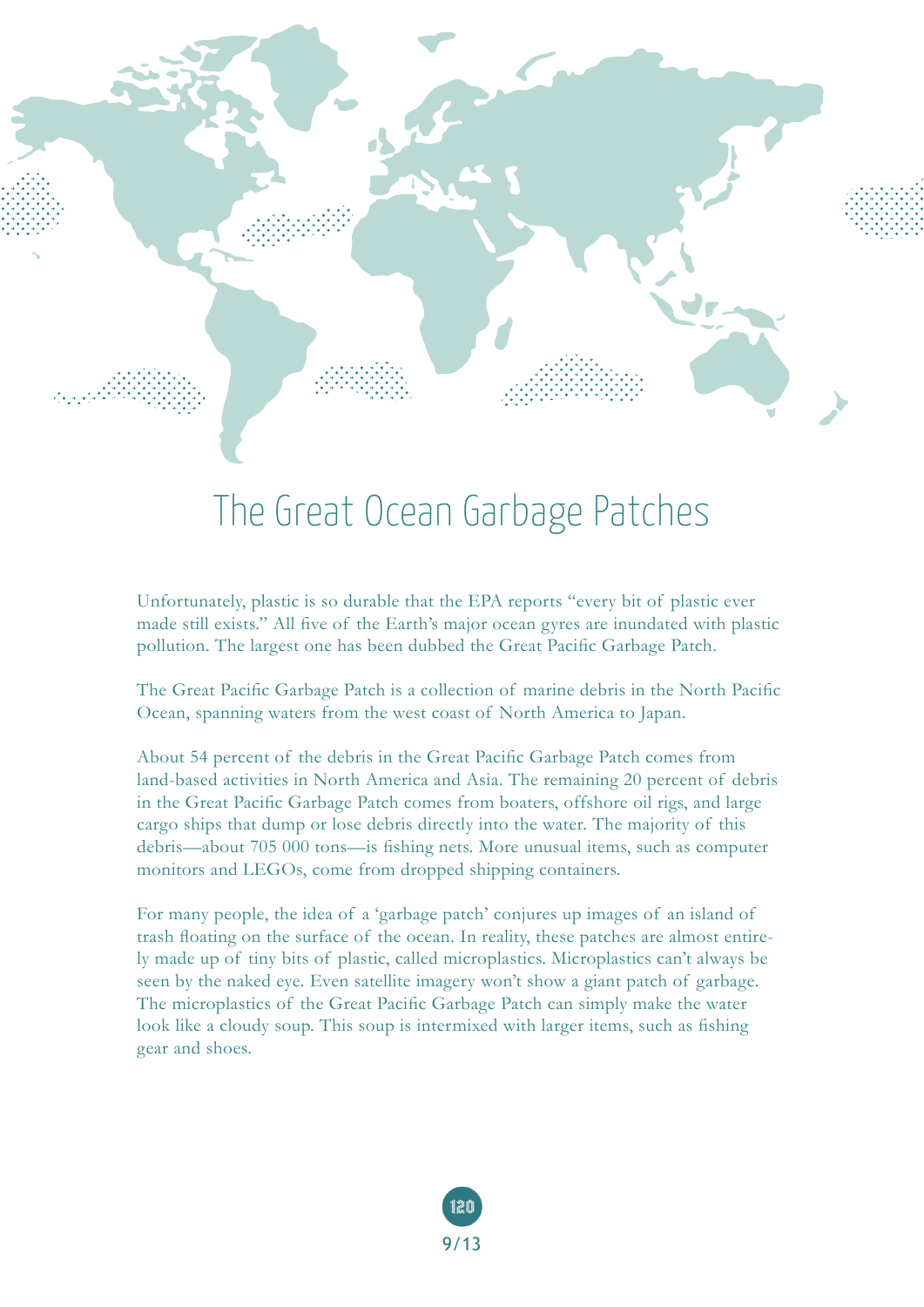





Plastic breaks up by the motion of waves, the ultraviolet light from the sun, and the salt in the ocean.

### Microplastics

Plastic does not break down; it breaks up.

Plastic breaks up into smaller and smaller pieces, until it eventually turns into what we call microplastics. Microplastics are not a specific kind of plastic, but rather any type of plastic fragment that is less than 5 mm in length. Microplastics can be so tiny that they blend with the dust that blows around the earth. This has been observed all over the globe, from the Arctic to the Sahara.

There are two basic kinds of microplastics: *primary* and *secondary*.

Primary microplastics, such as microbeads used in personal care products or the pellets used in plastics manufacturing, are intentionally manufactured small.

Secondary microplastics are when larger pieces of plastic break up into smaller and smaller pieces. Once a piece of plastic enters the sea, sunlight, wind, waves, and salt break down the plastic waste into microplastics.

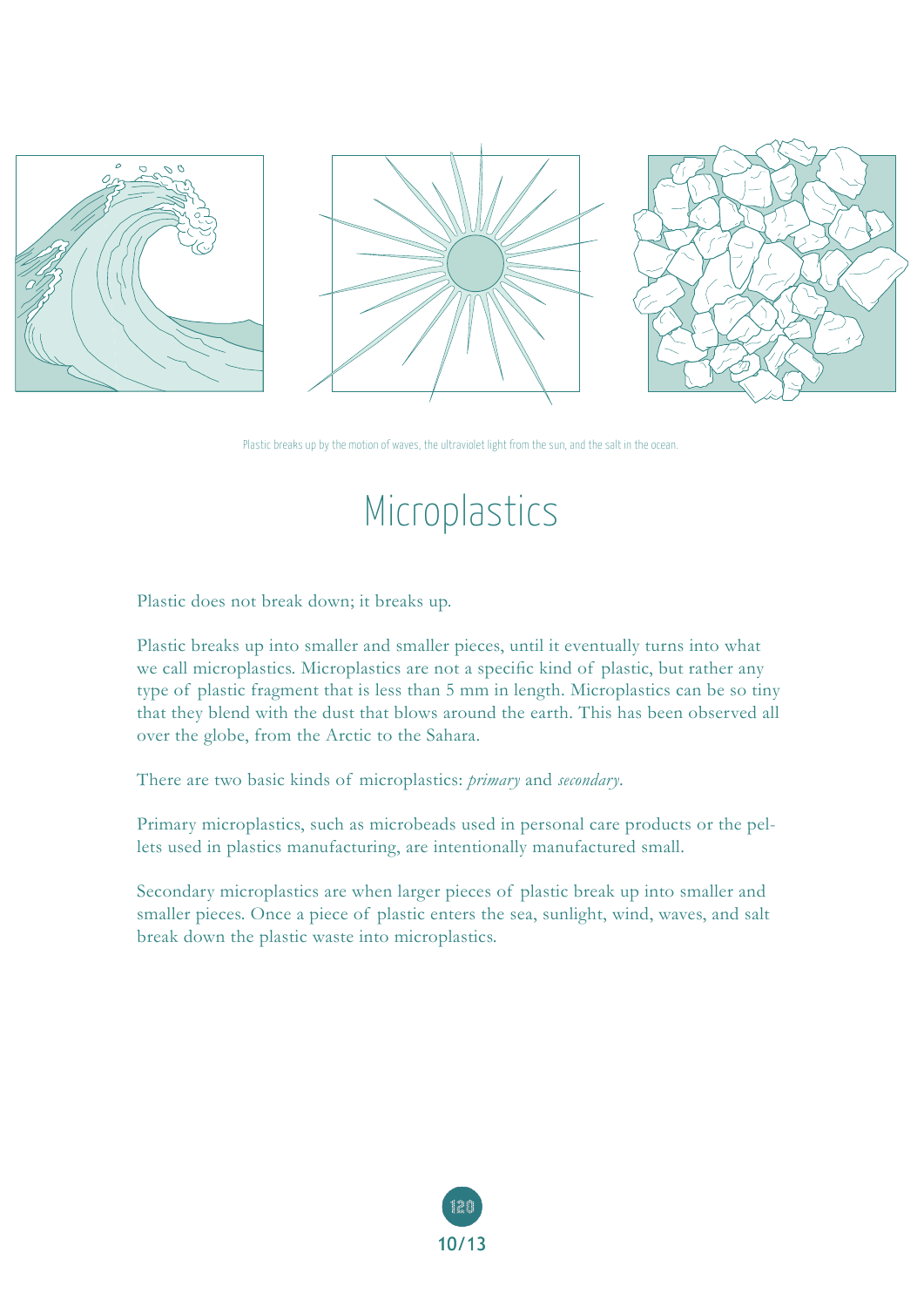

## Microplastics In The Food Chain

Scientists are still sorting out the central question underlying the research: what harm does ingesting microplastics cause to human health? Microplastics have been detected in drinking water, salt, and other food. So far, no harm has been demonstrated, but this is due to lack of research. Doctors have observed alarming connections between plastic and health in humans in areas with high levels of plastic pollution (we recommend watching *The Story of Plastic*).

But for fish and other marine and freshwater wildlife, studies find that microplastics disrupt reproductive systems, stunt growth, diminish appetite, cause tissue inflammation and liver damage, and alter feeding behavior. A study shows that plastic particles in water may end up inside fish brains. The plastic can cause brain damage, which is the likely cause of behavioral disorders observed in the fish.

Some organisms consume more microplastics than plankton. They are eventually eaten by fish. The fish are eaten by larger fish and marine mammals, like dolphins. At this point in the food chain, the plastic is so small that it is found not only in the dolphin's stomachs, but all over their bodies, for instance in their skin. This means that you can probably find some microplastics in the skin of many humans as well.

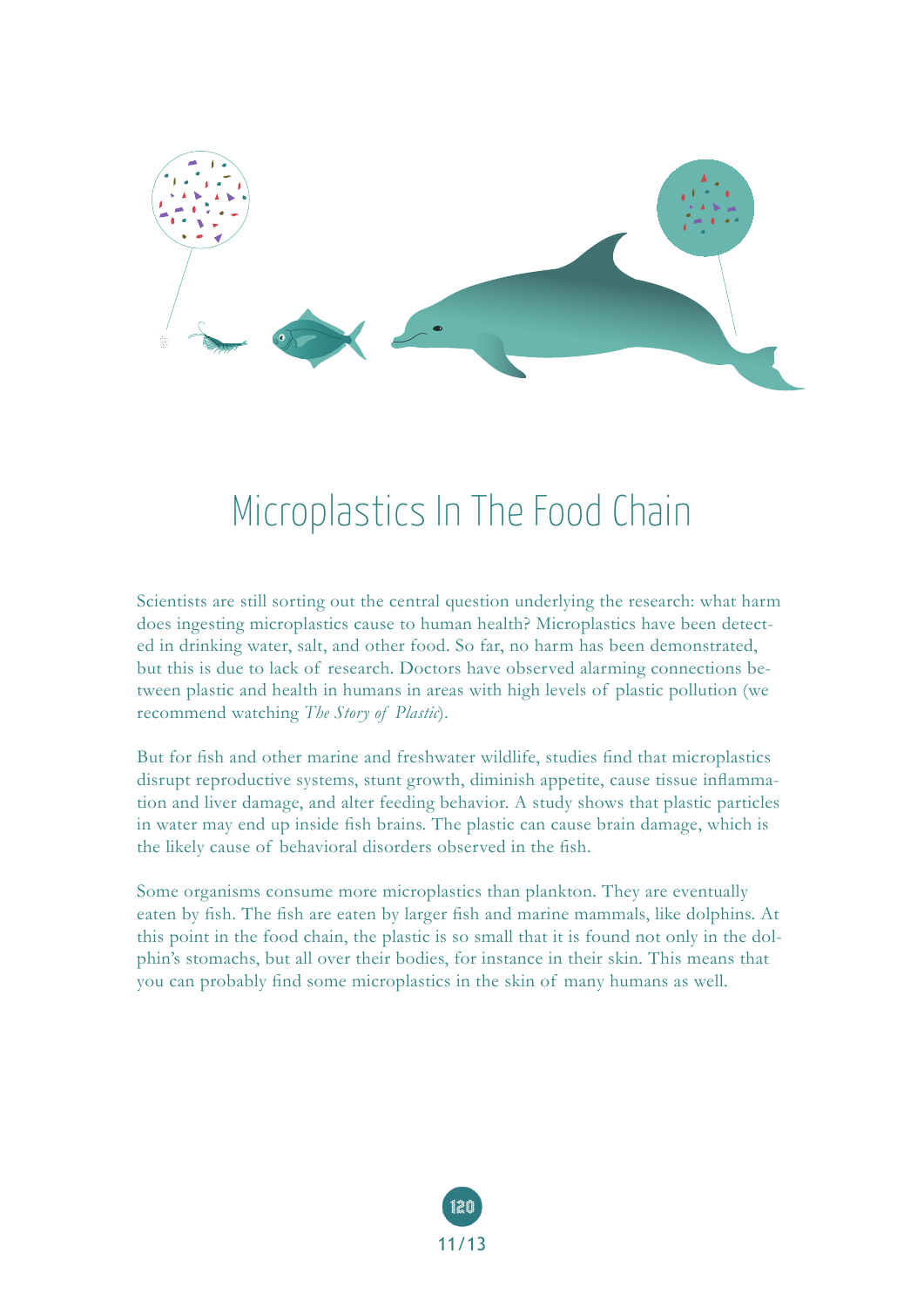

1 of 3 humans get their main source of protein from the ocean.

## How Does Plastic Harm The Ocean?

Thousands of animals, from small finches to blue whales, die grisly deaths from eating and getting caught in plastic.

Fish in the North Pacific ingest 12 000 to 24 000 tons of plastic each year, which can cause intestinal injury and death and transfers plastic up the food chain to bigger fish, marine mammals, and human seafood eaters. A recent study found that a quarter of fish at markets in California contained plastic in their guts, mostly in the form of plastic microfibers.

Sea turtles can mistake floating plastic garbage for food. They can choke, sustain internal injury and die — or starve by thinking they're full from eating plastic. Tragically, research indicates that half of sea turtles worldwide have ingested plastic.

Hundreds of thousands of seabirds ingest plastic every year. Plastic ingestion reduces the storage volume of the stomach, causing starvation. It is estimated that 60 percent of all seabird species have eaten pieces of plastic, with that number predicted to increase to 99 percent by 2050. Dead seabirds are often found with stomachs full of plastic, reflecting how the amount of garbage in our ocean has rapidly increased in the past 40 years.

Marine mammals also ingest, and get tangled up in, plastic. Large amounts of plastic debris have been found in the habitat of critically endangered Hawaiian monk seals, including areas that serve as pup nurseries. Entanglement in plastic debris has also led to injury and mortality in the endangered Steller sea lion, with packing bands the most common culprit. Dead whales have been found with bellies full of plastic.